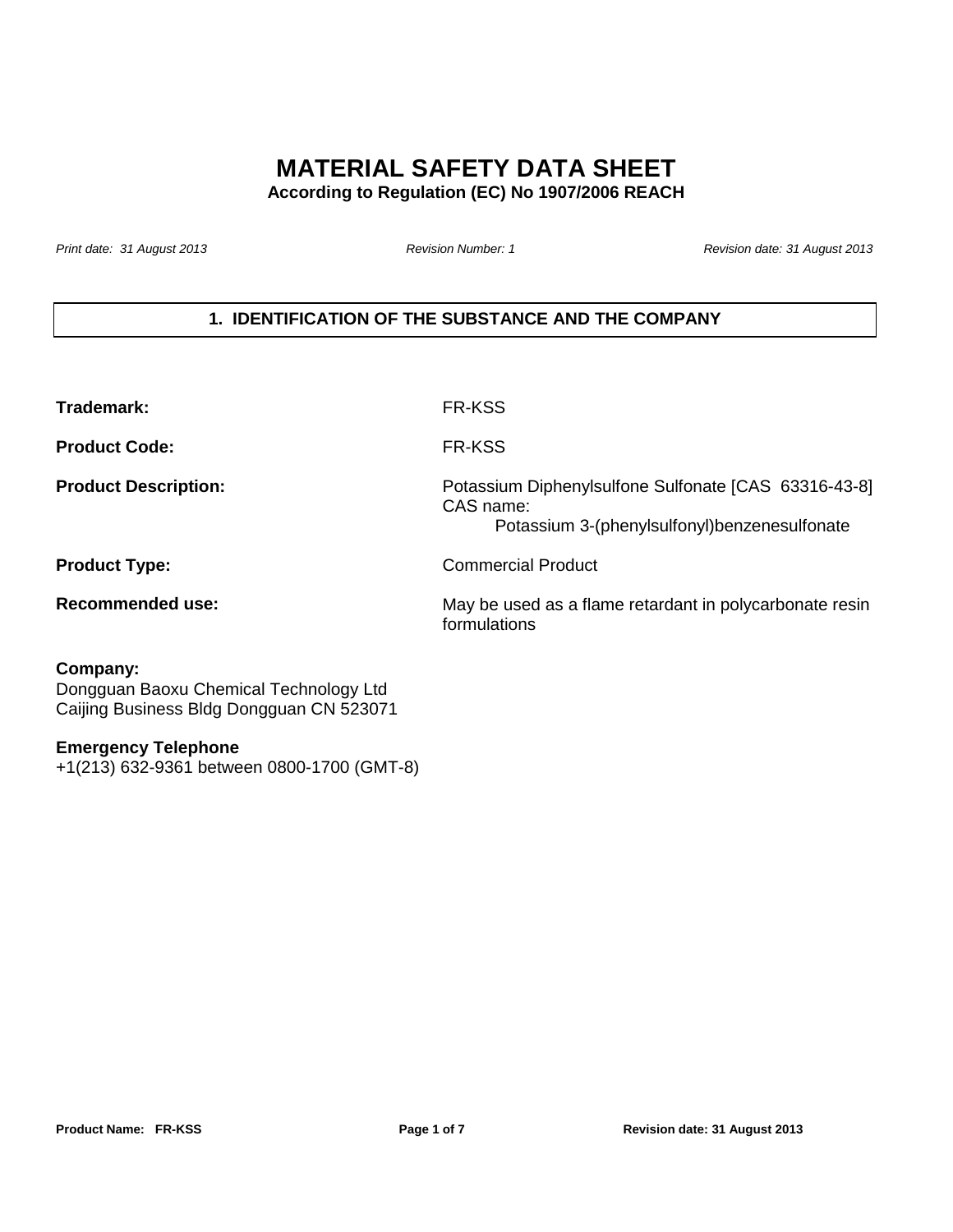# **2. HAZARDS IDENTIFICATION**

#### **EMERGENCY OVERVIEW:**

White crystalline powder No characteristic odor Spilled material may create slipping hazard Can burn in a fire producing toxic smoke Decomposition products are toxic. No other significant fire, explosion or health hazard.

| <b>Skin Contact:</b>      | May cause minor skin irritation                                                       |
|---------------------------|---------------------------------------------------------------------------------------|
| <b>Eye Contact:</b>       | Powder particles may be irritating to the eyes                                        |
| Inhalation:               | Powder particles may be irritating – avoid inhalation                                 |
| Ingestion:                | Effects unknown. If ingested, get trained medical help.                               |
| <b>Other Information:</b> | For skin or eye contact, flush affected areas with water<br>continuing for 20 minutes |

# **3. COMPOSITION / INFORMATION ON INGREDIENTS**

| <b>CAS/EC/Index/REACH No</b>                                                | Concentration | $% b-w$ |
|-----------------------------------------------------------------------------|---------------|---------|
| Potassium 3-(phenylsulphonyl)benzenesulphonate<br>63316-43-8<br>264-097-3   | $>60\%$       | $% b-w$ |
| Dipotassium 3,3'-sulphonylbis(benzenesulphonate)<br>63316-33-6<br>264-096-8 | < 28%         | $% b-w$ |

This product does not contain substances to be mentioned according to EU Regulation No. 1907/2006 (REACH), annex II. Not a hazardous substance or preparation according to EC-directives 67/548/EEC or 99/45/EC unless indicated.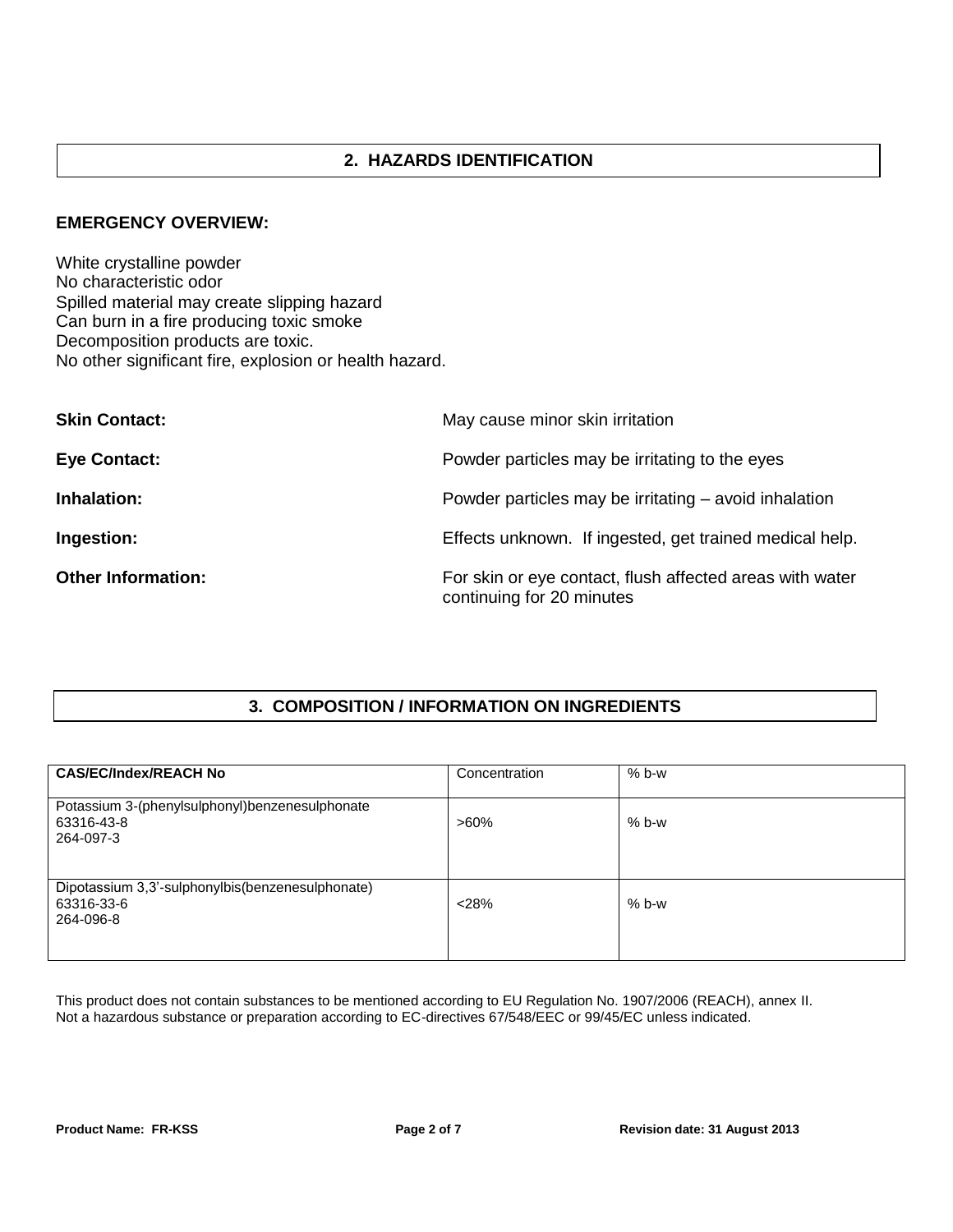### **4. FIRST AID MEASURES**

| If inhaled:         | Move to fresh air in the event of inhalation of concentrated<br>dust. Give artificial respiration if not breathing; Give oxygen<br>if breathing is difficult. Call for trained medical help. |
|---------------------|----------------------------------------------------------------------------------------------------------------------------------------------------------------------------------------------|
| On skin contact:    | Flush contacted skin areas with water for 20 minutes                                                                                                                                         |
| On eye contact:     | Flush eyes with water for 20 minutes                                                                                                                                                         |
| On ingestion:       | Effects unknown. If ingested, get trained medical help.                                                                                                                                      |
| <b>Precautions:</b> | In all cases, get trained medical help immediately.                                                                                                                                          |

#### **5. FIRE FIGHTING MEASURES**

| <b>Autoignition Temperature:</b>                                | Not established                                                                                          |
|-----------------------------------------------------------------|----------------------------------------------------------------------------------------------------------|
| <b>Explosive Limits:</b><br><b>Upper</b><br>Lower               | Not a significant explosion hazard.<br>Not established<br>Not established                                |
| <b>Suitable Extinguishing Media:</b>                            | Use dry chemical, $CO2$ , water fog, or regular foam.                                                    |
| <b>Unsuitable Extinguishing Media:</b>                          | Solid water stream not recommended.                                                                      |
| <b>Hazardous Decomposition Products:</b>                        | Vapors containing carbon dioxide, carbon monoxide,<br>Oxides of NO <sub>x</sub> and SO <sub>x</sub> type |
| <b>Special Protective Equipment for</b><br><b>Firefighters:</b> | Self-contained breathing apparatus (NEN-EN137) and full<br>protective fire fighting clothing             |
| <b>Specific Hazards:</b>                                        | Flash Point: $950 °F$ (496 °C)<br>Vapors are toxic                                                       |

# **6. ACCIDENTAL RELEASE MEASURES**

| Clean up:                         | Collect for recycle into suitable containers for disposal. |
|-----------------------------------|------------------------------------------------------------|
| <b>Personal precautions:</b>      | See Section 8                                              |
| <b>Environmental Precautions:</b> | Do not release into waterways or the environment           |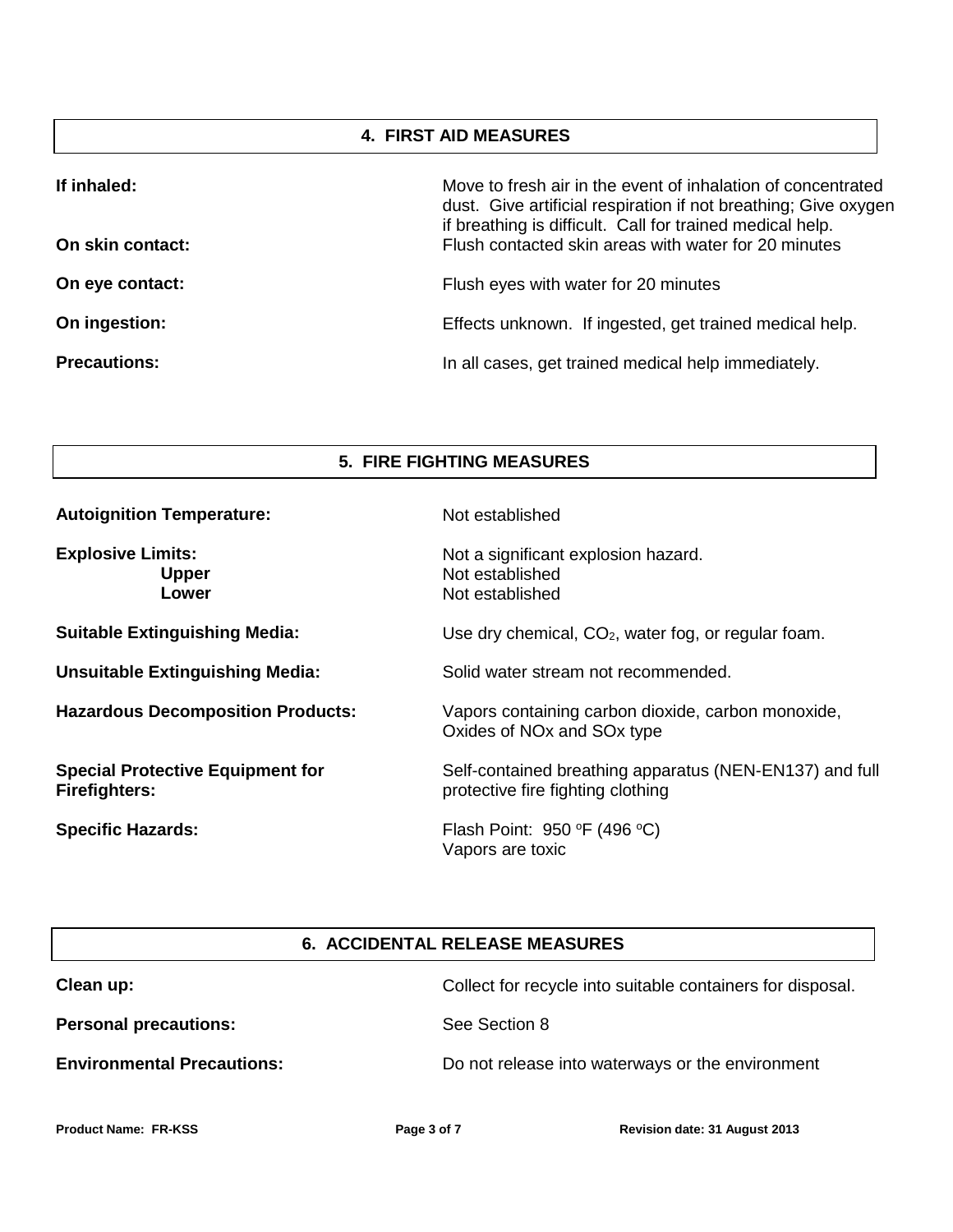### **7. HANDLING AND STORAGE**

| Handling: | Handle in a well-ventilated area. If adequate ventilation is<br>not possible, use a NIOSH/MSHA or other approved<br>dust/mist respirator or airline supplied respirator depending<br>on concentrations. See section 8. Eye protection. Rubber<br>gloves. |
|-----------|----------------------------------------------------------------------------------------------------------------------------------------------------------------------------------------------------------------------------------------------------------|
| Storage:  | Store in closed container in cool, well ventilated location.<br>Keep away from combustibles and other reactive materials.<br>See Section 10. Rotate stock. Do not puncture containers.                                                                   |

#### **8. EXPOSURE CONTROL / PERSONAL PROTECTION**

| <b>Exposure Limits:</b>                        | No information unless noted below                                                                                                                                                                                                                                                                                                  |
|------------------------------------------------|------------------------------------------------------------------------------------------------------------------------------------------------------------------------------------------------------------------------------------------------------------------------------------------------------------------------------------|
| <b>Engineering Measures to Reduce Exposure</b> | PEL for nuisance dust is 15 mg/m <sup>3</sup> for total dust and 5<br>$mg/m3$ for the respirable fraction. Ventilate use area to<br>maintain dust concentrations below the PEL. If such<br>ventilation fails or is not available, use NIOSH/MSHA<br>dust/mist respirator (or equivalent). Use good industrial<br>safety practices. |
| <b>Hand Protection:</b>                        | Rubber gloves (NEN-EN 374)                                                                                                                                                                                                                                                                                                         |
| <b>Eye Protection:</b>                         | Safety glasses with side shields (NEN-EN 165-166).                                                                                                                                                                                                                                                                                 |
| <b>Respiratory Protection:</b>                 | Self contained breathing apparatus in case of abnormal<br>conditions and suitable respiratory equipment in case of<br>insufficient ventilation (NEN-EN 149)                                                                                                                                                                        |
| <b>Body Protection:</b>                        | Long sleeved clothing (NEN-EN 340-369-465)                                                                                                                                                                                                                                                                                         |
| <b>Hygiene Measures:</b>                       | When using, avoid eating, drinking, smoking.                                                                                                                                                                                                                                                                                       |

### **9. PHYSICAL AND CHEMICAL PROPERTIES**

| <b>Physical State:</b> |
|------------------------|
| Appearance:            |
| Color:                 |
| Odor:                  |

Solid Crystalline Powder **White** None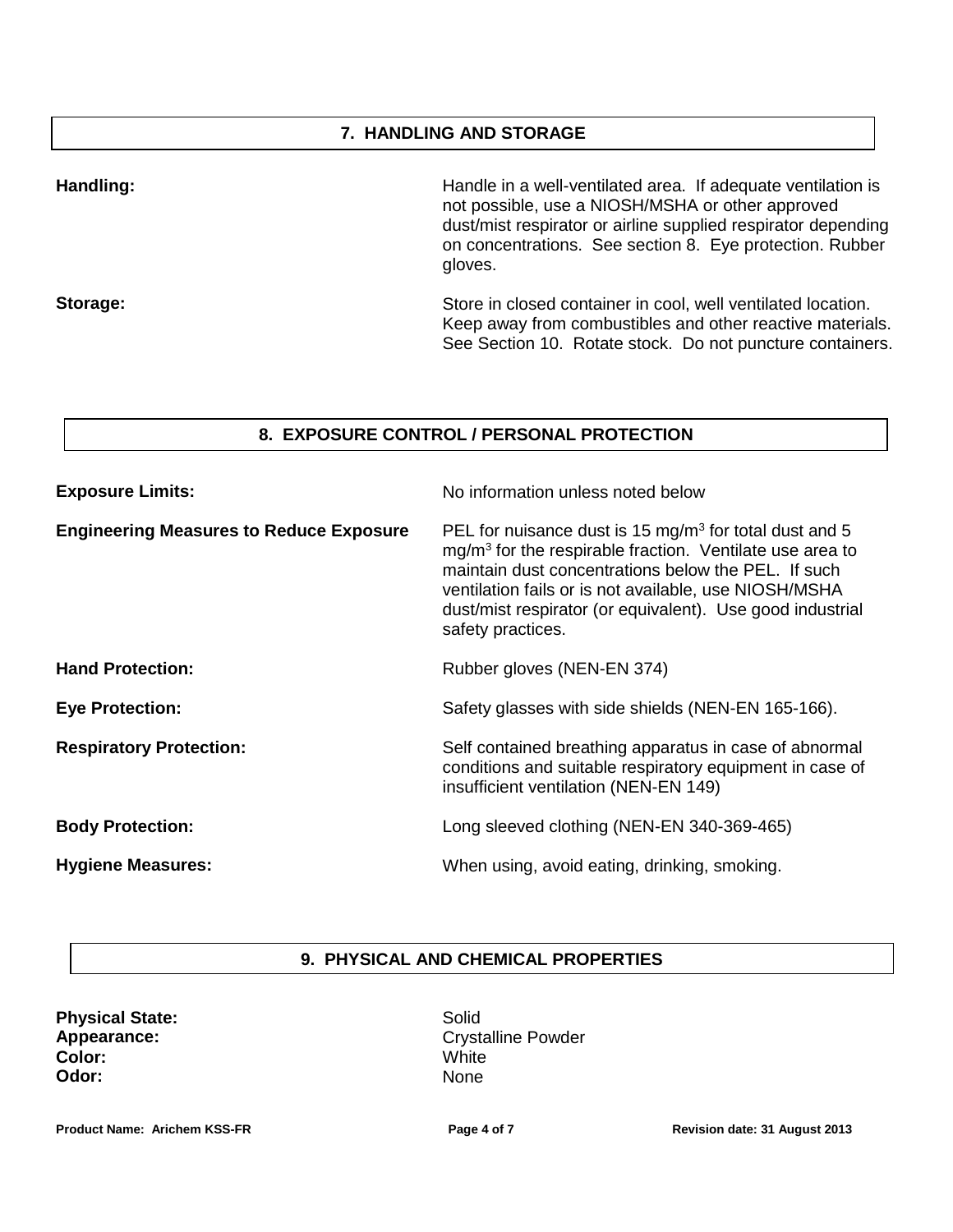**Melting Point/Range: Autoignition Temperature: Vapor Pressure:**

**Water Solubility: Evaporation Rate:**

**Specific Gravity: VOC content (%)**

**Explosive Limits: Upper Lower** Not established Not established Not established

25 g/100 ml at 77 °F (25 °C) Not established

 $>1$  (water = 1) Negligible

Not a significant explosion hazard. Not established Not established

#### **10. STABILITY AND REACTIVITY**

**Hazardous Decomposition Products:** Decomposition vapors include SO<sub>x</sub> type

**Stability:** Stable under ambient conditions. Hazardous polymerization does not occur. **Conditions to avoid:** Avoid elevated temperatures (950 °F or 496 °C) Do not use without adequate ventilation.

| <b>11. TOXICOLOGICAL INFORMATION</b> |                                                                           |
|--------------------------------------|---------------------------------------------------------------------------|
| LD50/oral/rat:                       | Not established                                                           |
| LD50/dermal/rabbit:                  | Not established                                                           |
| <b>Subchronic toxicity:</b>          | No information available                                                  |
| <b>Primary Irritation:</b>           | Skin                                                                      |
| <b>IARC:</b><br><b>OSHA:</b><br>NTP: | Not listed<br>Not listed<br>Not listed                                    |
| <b>Remarks:</b>                      | Toxicological data has been taken from products of similar<br>composition |
| <b>Special Studies:</b>              | None                                                                      |

# **12. ECOLOGICAL INFORMATION**

**Ecotoxicity Effects: Exercise Exercise System** Do not flush into surface water or sanitary sewer system

**Product Name: Arichem KSS-FR Page 5 of 7 Revision date: 31 August 2013**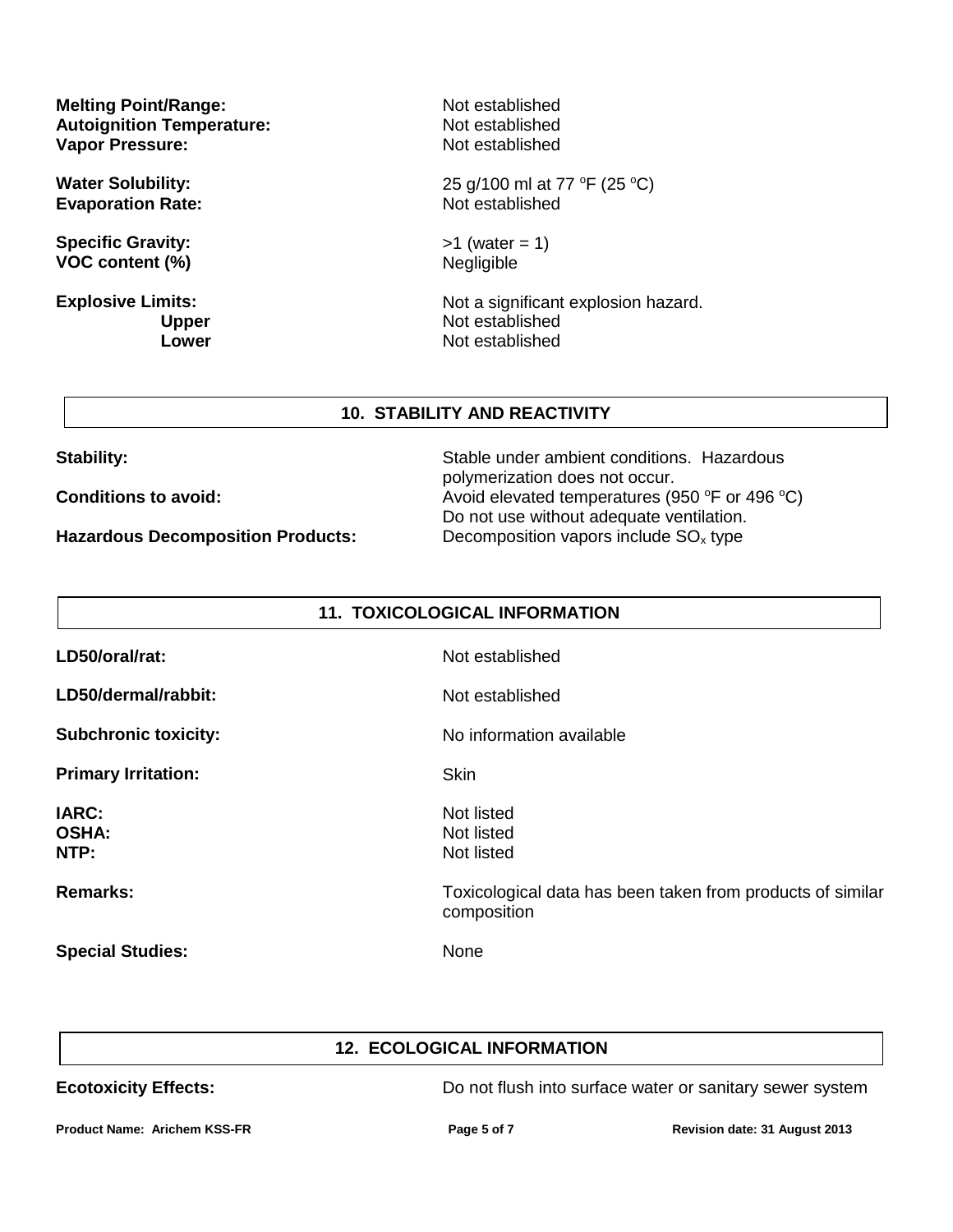**Ecotoxicity – Invertebrate Data:** Ecological damages are not known or expected under normal use

**Germany VCI (WGK):** 0

**13. DISPOSAL CONSIDERATIONS**

**Waste from residues/ unused products:** Recycle if possible. Dispose in accordance with local regulations.

**EWC waste disposal number:** Allocation of a waste code number, according to the European Waste Catalogue, should be carried out in agreement with regional waste company.

### **14. TRANSPORT INFORMATION**

**ADR/RID/AND IMDG ICAO-TI/IATA USA DOT USA DOT/IMO**

**Transport Classification:** Not regulated as hazardous for shipment, unless noted below, under current transportation regulations.

> Not regulated Not regulated Not regulated Not regulated Not regulated

### **15. REGULATORY INFORMATION**

#### **EU Regulations:**

Council Directive 96/82/EC on the control of major-accident hazards involving dangerous substances

Annex I, part  $1 + 2$ : not mentioned.

With regard to possible decomposition products, see Section 10.

**National Regulations TSCA (USA) EINECS (Europe)**

**REACH Information**

Listed\* Listed

Pre-registered

**RoHS EU Directive 2002/95/EC:**

In compliance. Does not intentionally contain banned chemicals.

\* "Listed" means all chemical components are on respective inventory list and/or a qualifying exemption exists for one or more components. "Not listed" indicates that one or more components is restricted into that country or region.